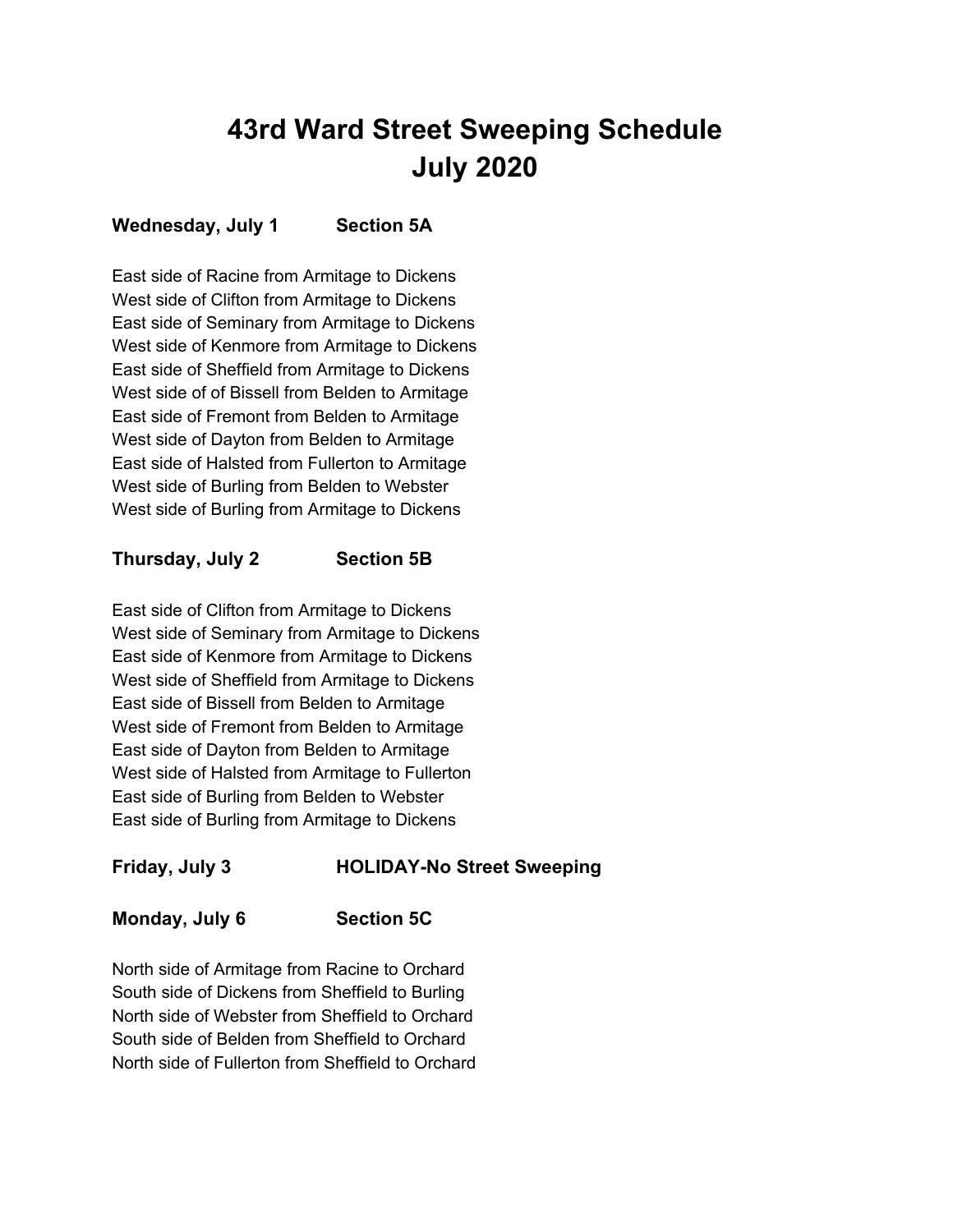#### **Tuesday, July 7 Section 5D**

South side of Armitage from Racine to Orchard North side of Dickens from Sheffield to Burling South side of Webster from Sheffield to Orchard North side of Belden from Sheffield to Orchard South side of Fullerton from Sheffield to Orchard

### **Wednesday, July 8 Section 6A**

West side of Sheffield from Armitage to Willow East side of Bissell from Armitage to Dayton West side of Fremont from Armitage to Bissell East side of Dayton from Armitage to North Ave. West side of Halsted from Armitage to North Ave. North side of Willow from Halsted to Larrabee

#### **Thursday, July 9 Section 6B**

East side of Sheffield from Armitage to Willow West side of Bissell from Armitage to Dayton East side of Fremont from Armitage to Bissell West side of Dayton from Armitage to North Ave. East side of Halsted from Armitage to Willow South side of Willow from Vine to Larrabee

#### **Friday, July 10 Section 6C**

East side of Maud from Racine to Sheffield West side of Seminary from Armitage to Maud East side of Kenmore from Armitage to Clybourn South side of Poe from Kenmore to Wisconsin West side of Wisconsin from Poe to Maud South side of Willow from El tracks to Halsted East side of Burling from Armitage to Willow West side of Orchard from Armitage to Willow East side of Howe from Armitage to Willow East side of Vine from Willow to North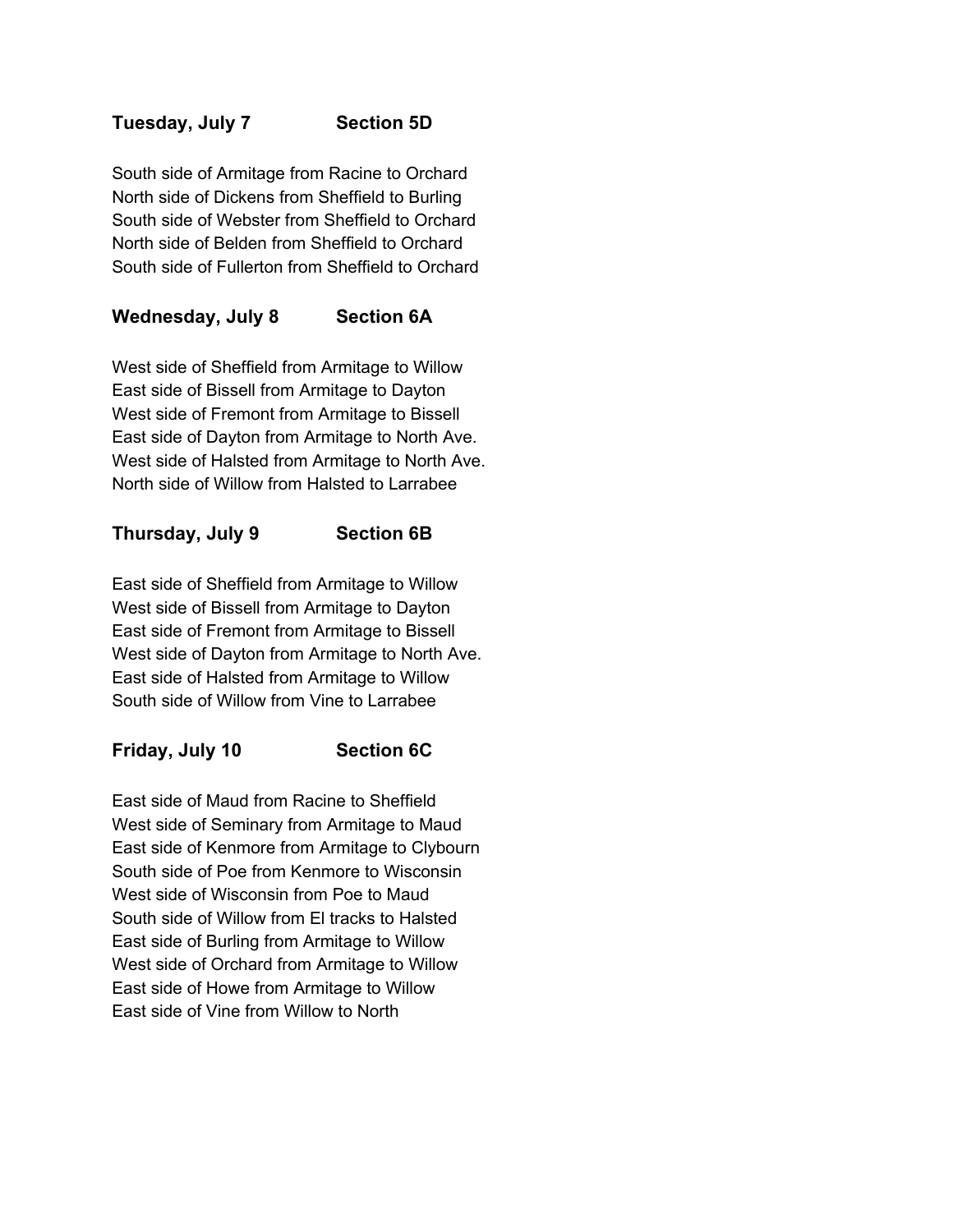#### **Monday, July 13 Section 6D**

West side of Maud from Racine to Sheffield East side of Seminary from Armitage to Maud West side of Kenmore from Armitage to Clybourn North side of Poe from Kenmore to Wisconsin East side of Wisconsin from Poe to Maud North side of Wisconsin from Bissell to Halsted North side of Willow from Sheffield to Halsted West side of Burling from Armitage to Willow East side of Orchard from Armitage to Willow West side of Howe from Armitage to Willow

#### **Tuesday, July 14 Section 7A**

West side of Larrabee from Armitage to North Ave. East side of Mohawk from Armitage to North Ave. West side of Cleveland from Armitage to North Ave. East side of Hudson from North Ave. to Willow East side of Hudson from Armitage to Menomonee East side of Fern Ct. from Eugenie to Willow West side of Fern Ct. from Willow to Menomonee East side of St. Michael's Ct. from Eugenie to Willow East side of Sedgwick from Armitage to Eugenie West side of Orleans from Eugenie to Willow East side of North Park from Menomonee to Eugenie West side of Orleans from Menomonee to Wisconsin East side of Lincoln Park West from Menomonee to Wisconsin West side of Wells from Lincoln to Eugenie

#### **Wednesday, July 15 Section 7B**

East side of Larrabee from Armitage to North Ave. West side of Mohawk from Armitage to North Ave. West side of Meyer Ct. from Eugenie to Cleveland East side of Cleveland from Armitage to North Ave. West side of Hudson from North Ave. to Willow West side of Hudson from Armitage to Menomonee West side of Sedgwick from Armitage to Eugenie East side of Orleans from Eugenie to Willow West side of North Park from Menomonee to Eugenie East side of Orleans from Menomonee to Wisconsin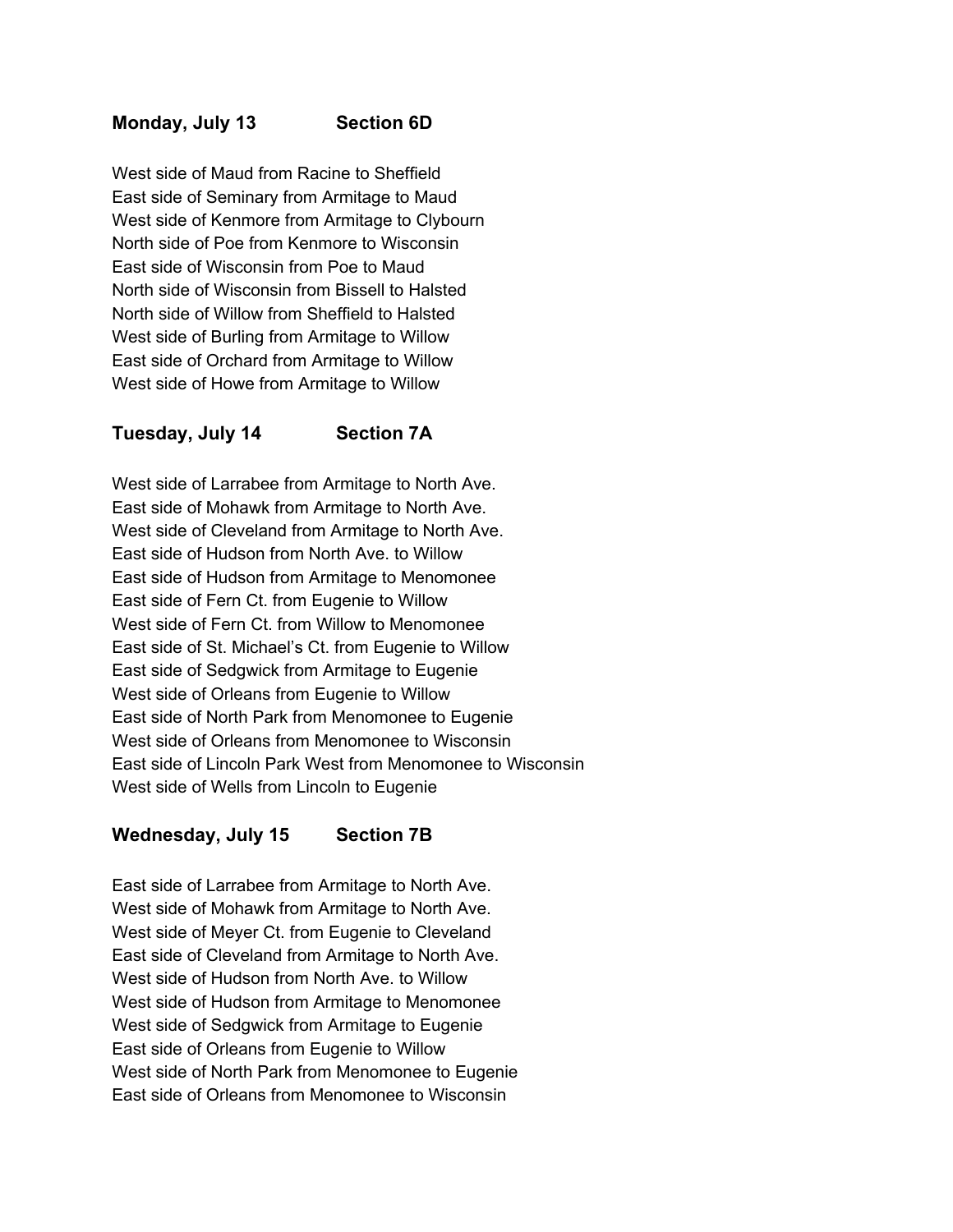#### **Cont'd: Wednesday, July 15 Section 7B**

West side of Lincoln Park West from Menomonee to Wisconsin Both sides of Lincoln Park West from Wisconsin to Circle Both sides of Crilly Ct. from St. Paul to Eugenie East side of Wells from Lincoln to Eugenie

#### **Thursday, July 16 Section 7C**

North side of Wisconsin from Mohawk to Clark South side of Menomonee from Larrabee to Hudson South side of Menomonee from Fern Ct. to Sedgwick Both sides of Menomonee from Sedgwick to Clark West side of Crilly from Menomonee to Willow North side of Willow from Crilly Ct. to Sedgwick South side of Willow from Fern to St. Micheals North side of Eugenie from Larrabee to La Salle South side of St. Paul from North Park to Wells West side of Lincoln from Wells to Armitage

#### **Friday, July 17 Section 7D**

South side of Wisconsin from Mohawk to Clark North side of Menomonee from Larrabee to Hudson South side of Eugenie from Larrabee to Hudson North side of St. Paul from North Park to Wells East side of Lincoln from Wells to Armitage

#### **Monday, July 20 Section 1A**

East side of Sheffield from Dickens to Fullerton West side of Kenmore from Dickens to Fullerton East side of Seminary from Dickens to Belden West side of Clifton from Dickens to Fullerton East side of Racine from Dickens to Fullerton West side of Magnolia from Webster to Belden East side of Lakewood from Webster to Fullerton East side of Surrey Ct. from Lill to Fullerton East side of Lakewood from Wrightwood to Diversey West side of Magnolia from Wrightwood to Diversey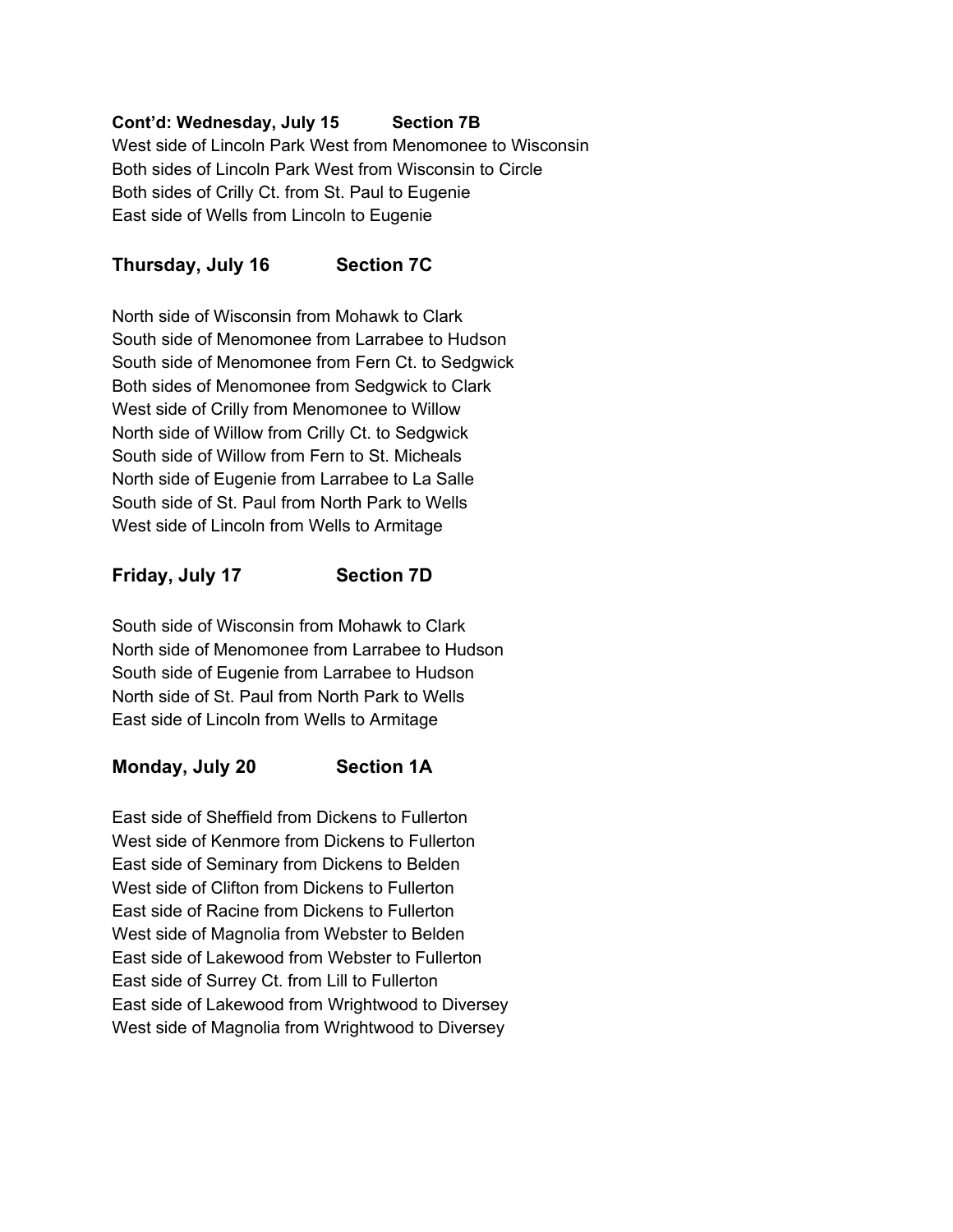#### **Tuesday, July 21 Section 1B**

West side of Sheffield from Dickens to Fullerton East side of Kenmore from Dickens to Fullerton West side of Seminary from Dickens to Belden East side of Clifton from Dickens to Fullerton West side of Racine from Webster to Fullerton East side of Magnolia from Webster to Belden West side of Surrey Ct. from Lill to Fullerton East side of Magnolia from Wrightwood to Diversey

#### **Wednesday, July 22 Section 1C**

North side of Dickens from Sheffield to Racine South side of Webster from Sheffield to Racine North side of Belden from Sheffield to Lakewood South side of Fullerton from Racine to Lakewood South side of Montana from Racine to Surrey Ct. North side of Altgeld from Racine to 1312 W. Altgeld Both sides of Draper from Racine to the dead end South side of Wrightwood from Racine to Lakewood North side of Schubert from Racine to Lakewood South side of Diversey from Racine to Lakewood

#### **Thursday, July 23 Section 1D**

South side of Dickens from Sheffield to Racine North side of Webster from Sheffield to Lakewood South side of Belden from Sheffield to Lakewood North side of Fullerton from Racine to Surrey Ct. North side of Montana from Racine to Surrey Ct. South side of Altgeld from Racine to Surrey Ct. Both sides of Lill from Racine to Surrey Ct. North side of Wrightwood from Racine to Lakewood South side of Schubert from Racine to Lakewood

#### **Friday, July 24 Section 2A**

West side of Racine from Fullerton to Diversey East side of Seminary from Fullerton to Diversey West side of Kenmore from Lincoln to Diversey East side of Sheffield from Fullerton to Diversey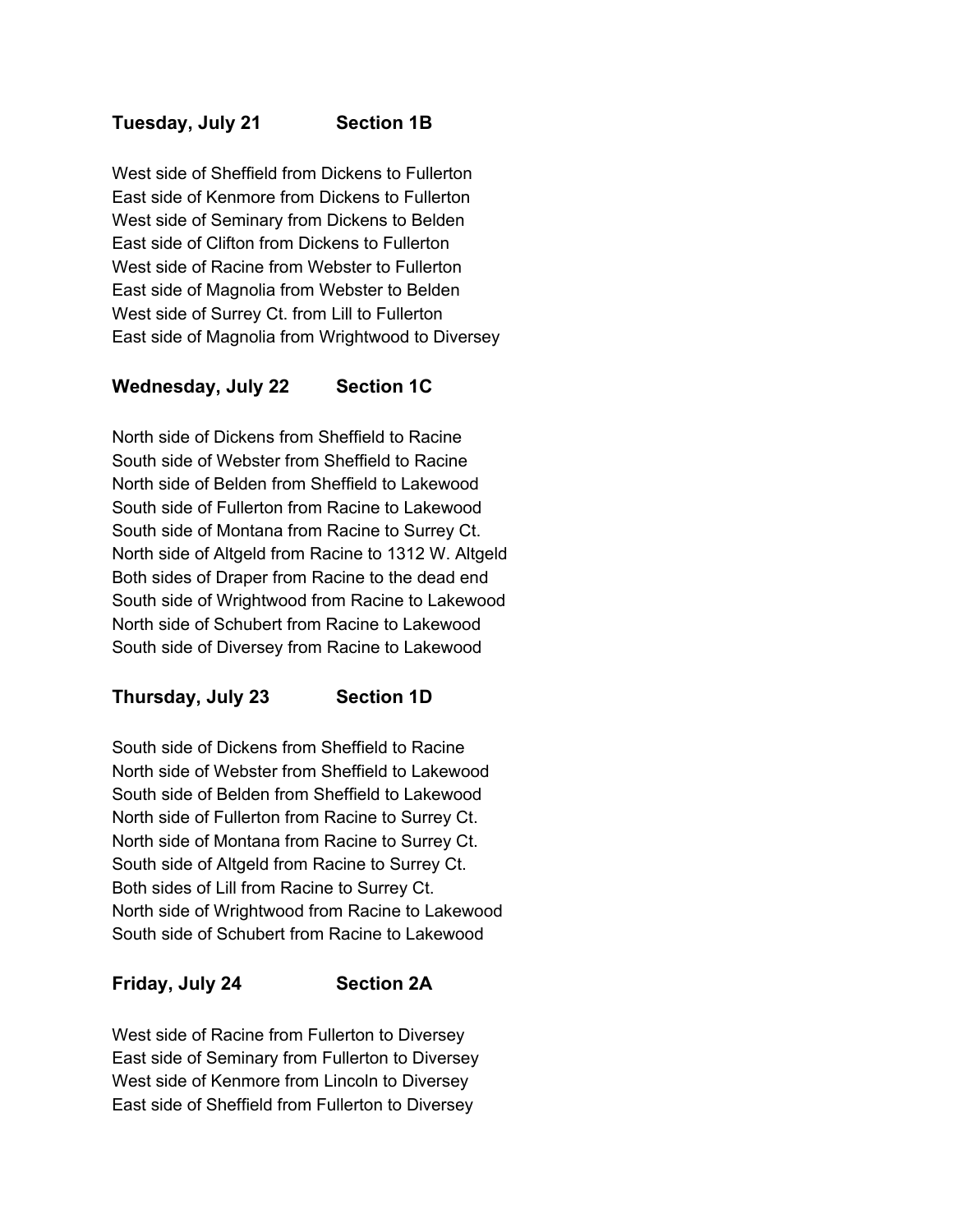#### **Cont'd: Friday, July 24 Section 2A**

West side of Wilton from Wrightwood to Diversey East side of Mildred from Wrightwood to Diversey West side of Dayton from Wrightwood to Diversey

#### **Monday, July 27 Section 2B**

East side of Racine from Fullerton to Diversey West side of Seminary from Fullerton to Diversey East side of Kenmore from Lincoln to Diversey West side of Sheffield from Fullerton to Diversey East side of Wilton from Wrightwood to Diversey West side of Mildred from Wrightwood to Diversey East side of Dayton from Wrightwood to Diversey

#### **Tuesday, July 28 Section 2C**

North side of Fullerton from Sheffield to Racine South side of Montana from Lincoln to Racine North side of Altgeld from Halsted to Racine South side of Lill from Sheffield to Racine South side of Lill from Lincoln to Halsted North side of Wrightwood from Halsted to Racine South side of Drummond from Seminary to Racine North side of Schubert from Lincoln to Racine North side of Schubert from Sheffield to Dayton South side of Diversey from Halsted to Racine

#### **Wednesday, July 29 Section 2D**

South side of Fullerton from Sheffield to Racine North side of Montana from Lincoln to Racine South side of Altgeld from Halsted to Racine North side of Lill from Sheffield to Racine North side of Lill from Lincoln to Halsted South side of Wrightwood from Halsted to Racine North side of Drummond from Seminary to Racine South side of Schubert from Lincoln to Racine South side of Schubert from Sheffield to Dayton